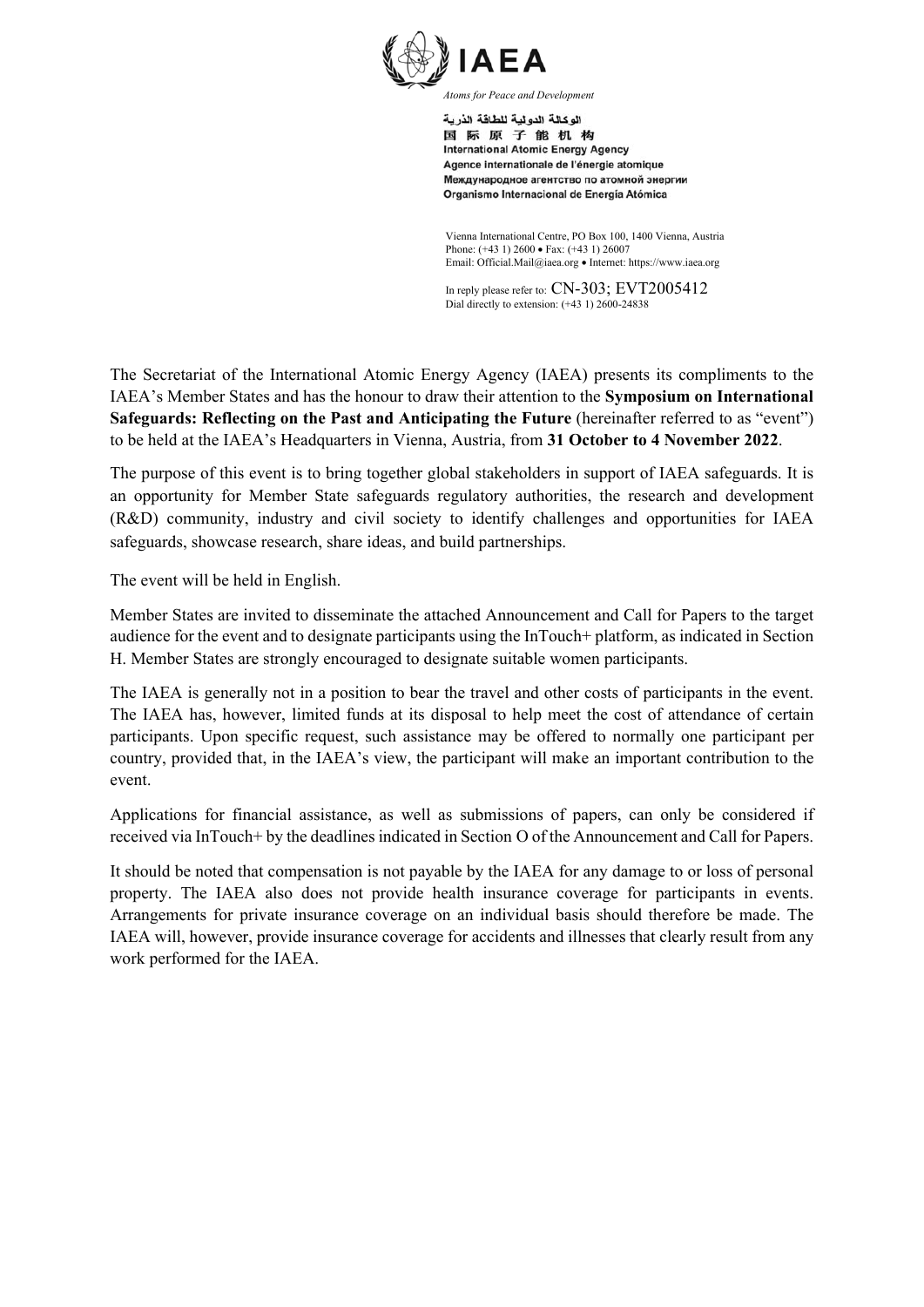Page 2

The Secretariat of the International Atomic Energy Agency avails itself of this opportunity to renew to the IAEA's Member States the assurances of its highest consideration.



2022-01-13

Enclosure: Announcement and Call for Papers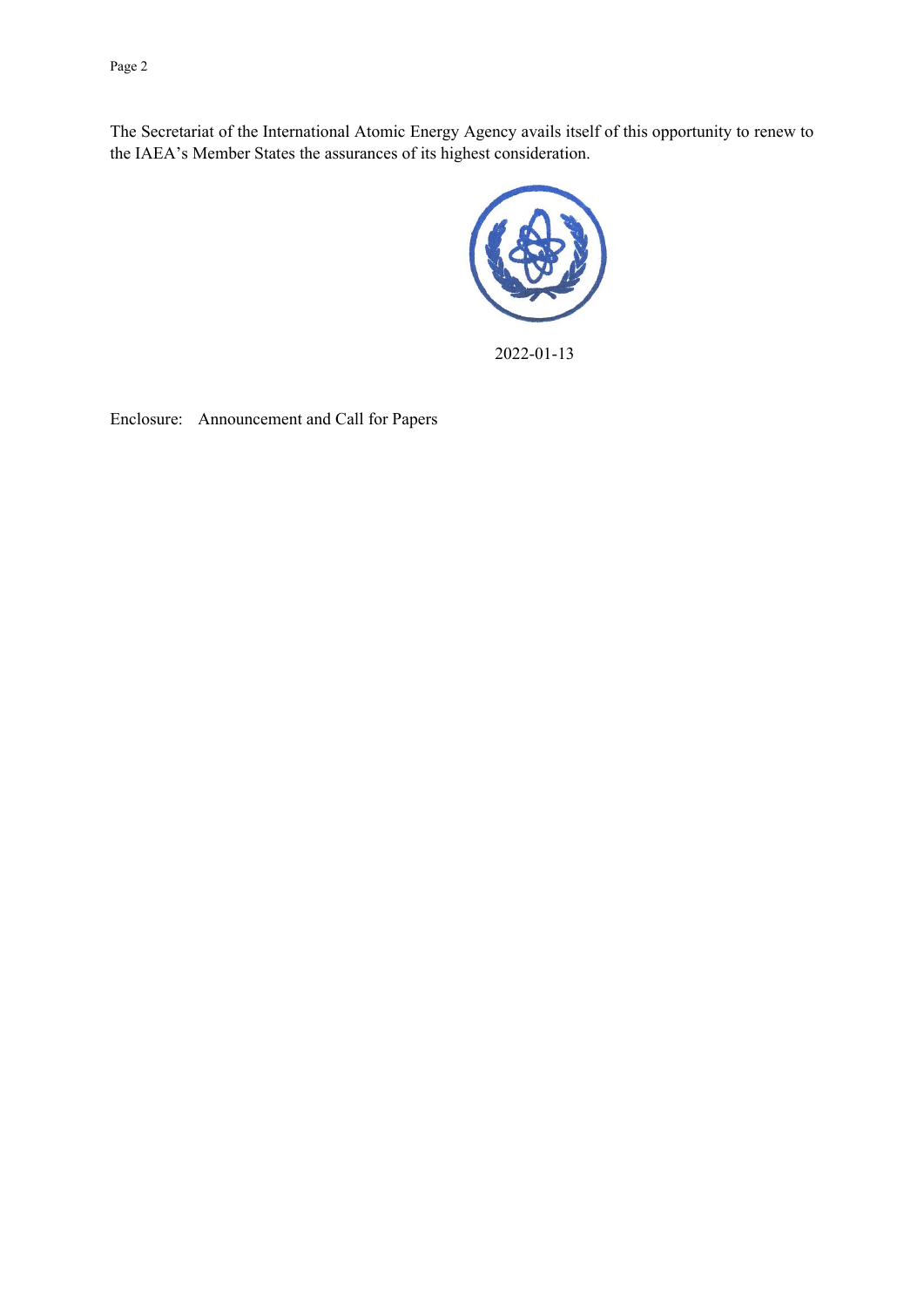

# **Symposium on International Safeguards:**

# **Reflecting on the Past and Anticipating the Future**

**IAEA Headquarters Vienna, Austria**

**31 October to 4 November 2022**

**Organized by the** International Atomic Energy Agency (IAEA)

**Announcement and Call for Papers**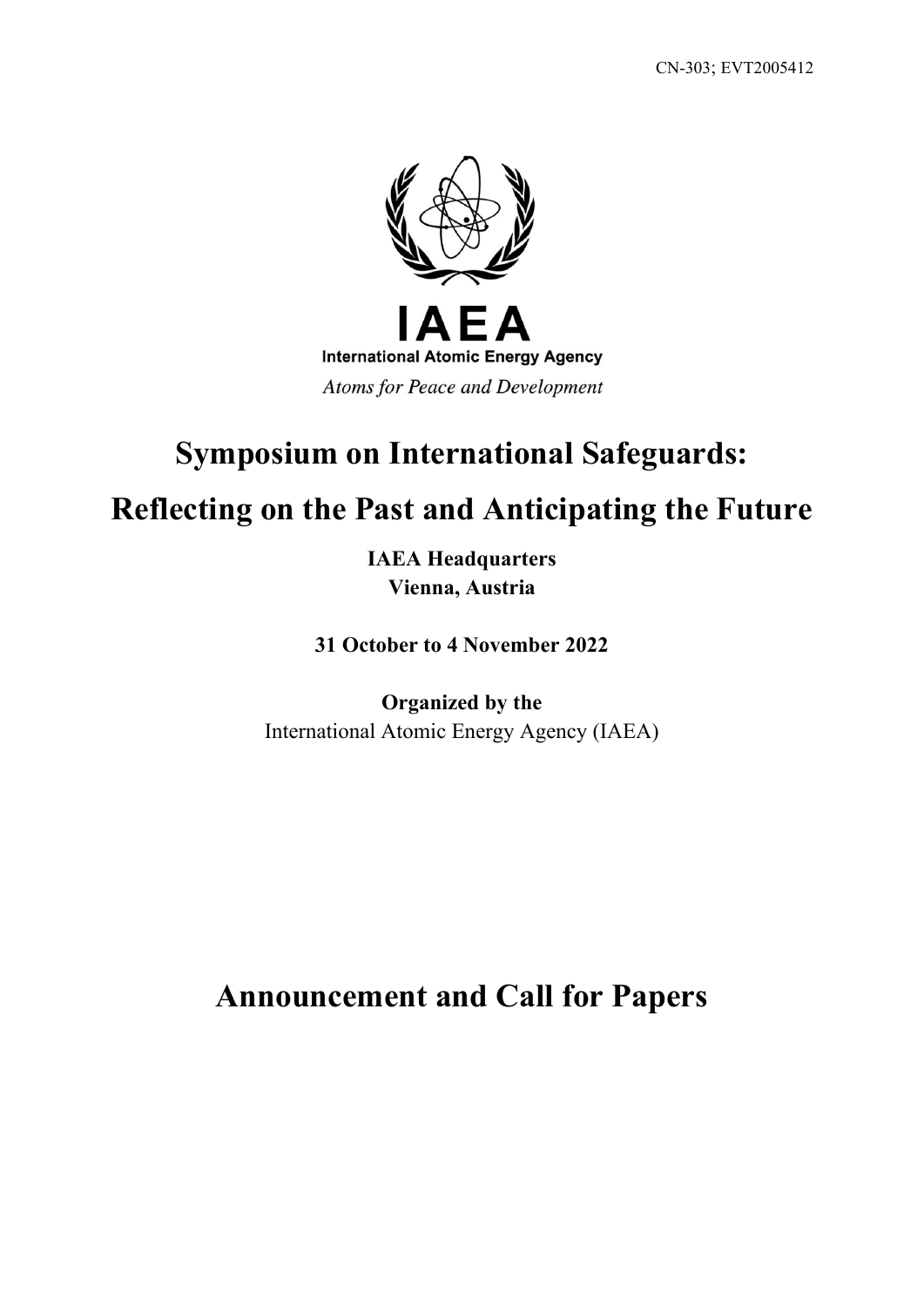# **A.Background**

International Atomic Energy Agency (IAEA) safeguards are a fundamental component of the nuclear non-proliferation regime. The cornerstone of that regime, the Treaty on the Non-proliferation of Nuclear Weapons (NPT), has helped stem nuclear proliferation for more than five decades. IAEA safeguards promote greater confidence at the State, regional and international levels by providing assurances that States are complying with their safeguards obligations in fulfillment of their obligations under the NPT and other non-proliferation commitments. In so doing, IAEA safeguards also contribute to strengthening collective security and help to create an environment conducive to nuclear cooperation.

Year 2022 is a special one for the global safeguards community, with important anniversaries marking 60 years of IAEA inspections, 50 years of comprehensive safeguards agreements (CSAs), as well as 25 years of additional protocols (AP). The past decades have witnessed developments with significant impacts on the nuclear non-proliferation regime and on IAEA safeguards. Adaptation has been key to success. These anniversaries offer a unique moment of reflection, on what has been achieved and what remains to be done. Year 2022 is also an opportune time for envisioning the decades ahead and the future we aspire to create.

The IAEA holds a Symposium on International Safeguards every four years. The previous Symposium, held under the theme 'Building Future Safeguards Capabilities' in 2018, looked ahead to emerging technologies and innovation with potential to transform safeguards work, and the partnerships needed to apply advancements toward safeguards needs. Based on participants' insights, the 2018 Symposium offered a set of [seven ideas for potential action](https://www.iaea.org/sites/default/files/19/07/cn-267-symposium-report.pdf) for the safeguards community at large. The 2022 Symposium will examine progress made towards them.

# **B. Purpose and Objectives**

The purpose of this event is to bring together global stakeholders in support of IAEA safeguards. It is an opportunity for Member State safeguards regulatory authorities, the research and development (R&D) community, industry and civil society to identify challenges and opportunities for IAEA safeguards, showcase research, share ideas, and build partnerships.

The theme of the 2022 Safeguards Symposium is 'Reflecting on the Past and Anticipating the Future'. The objectives of the 2022 Symposium are to:

- *Reflect* celebrate the historic anniversaries and achievements thus far, building common understanding of experience gained and key milestones that have shaped safeguards, and reflecting on experience gained and lessons learned over the course of decades of safeguards implementation and on where we are today;
- *Anticipate* anticipating nuclear energy's role in addressing global challenges, envisage how the IAEA's operating environment will likely evolve over the coming decades, and identify what this means for safeguards in the form of both new challenges and opportunities; and
- *Inspire* based on lessons from the past and insights about the future, identify actions to take and stakeholders and partnerships to support them, towards ensuring a safeguards system that is well prepared for continued success in the decades ahead.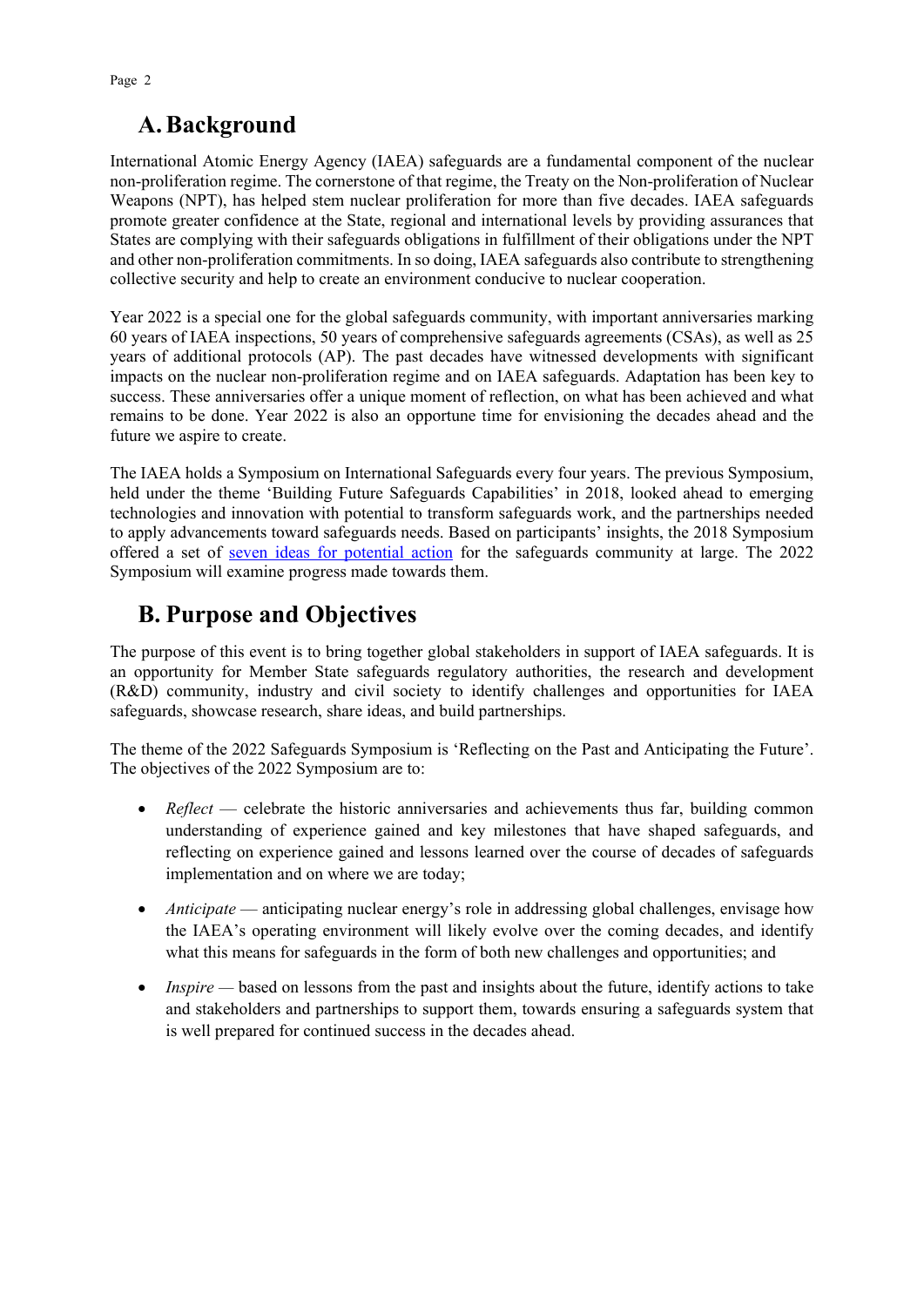# **C.Themes and Topics**

The Symposium themes will be aligned with the objectives listed above: to reflect, to anticipate, and to inspire. Topics of interest include:

### **Evolution of safeguards to date**

The sessions under this theme will feature retrospectives on all aspects of safeguards, considering the evolutions and achievements that led to the safeguards of today, experience gained and lessons learned, and taking stock of challenges that remain. Topics of interest include:

- Key events and insights from the past that have shaped the safeguards of today
- 50 years of comprehensive safeguards agreements; the evolution of safeguards from facilityfocus to State-as-a-whole, from the perspective of the IAEA (State evaluation, drawing of conclusions, effectiveness evaluation, reporting, etc.) as well as States (SSACs, reporting, cooperation with the IAEA, etc.)
- 25 years of additional protocols; progress and experience in concluding and implementing APs
- More than 15 years of modified Small Quantities Protocols (SPOs); the importance of amending or rescinding the original SQPs
- 30 years of efforts to strengthen safeguards; lessons learned and what remains to be done
- 60 years of IAEA inspections; changes in inspections over the decades
- Advancements made in safeguards approaches, cooperation, technology, methods, tools and competencies.

### **Addressing contemporary challenges**

The sessions under this theme will examine recent developments and challenges to safeguards implementation, reflecting on current state of affairs and exploring solutions. Topics of interest include:

- Safeguards implementation during COVID-19; success stories of IAEA-State cooperation, changing work practices, and lessons learned for business continuity and organizational resiliency
- Addressing proliferation risks in a globalized world
- Addressing the four Vs of information (the volume, variety, velocity, and veracity of information) and keeping safeguards information secure
- Evaluating the absence of undeclared nuclear material and activities through the lens of policy, practice, information, science and technology
- Verifying decommissioning activities, spent fuel transfer campaigns and long-term disposition of spent fuel and waste
- Anticipating workloads and increasing efficiency in safeguards implementation
- Identifying good practices and incremental enhancements to safeguards implementation and extending their application for mutual benefit
- Communicating effectively on safeguards; explaining the Agency's safeguards mission and reporting safeguards conclusions and trends.

### **Anticipating and preparing for a changing landscape**

The sessions under this theme will look farther ahead, anticipating how the future landscape may look in the decades ahead, and considering how safeguards may need to adapt and continue to evolve. Topics on interest include:

• Future operating environment in 2050; scenarios for how the nuclear landscape may evolve in the next fifty years, in terms of stakeholders, technology, trade and the policy environment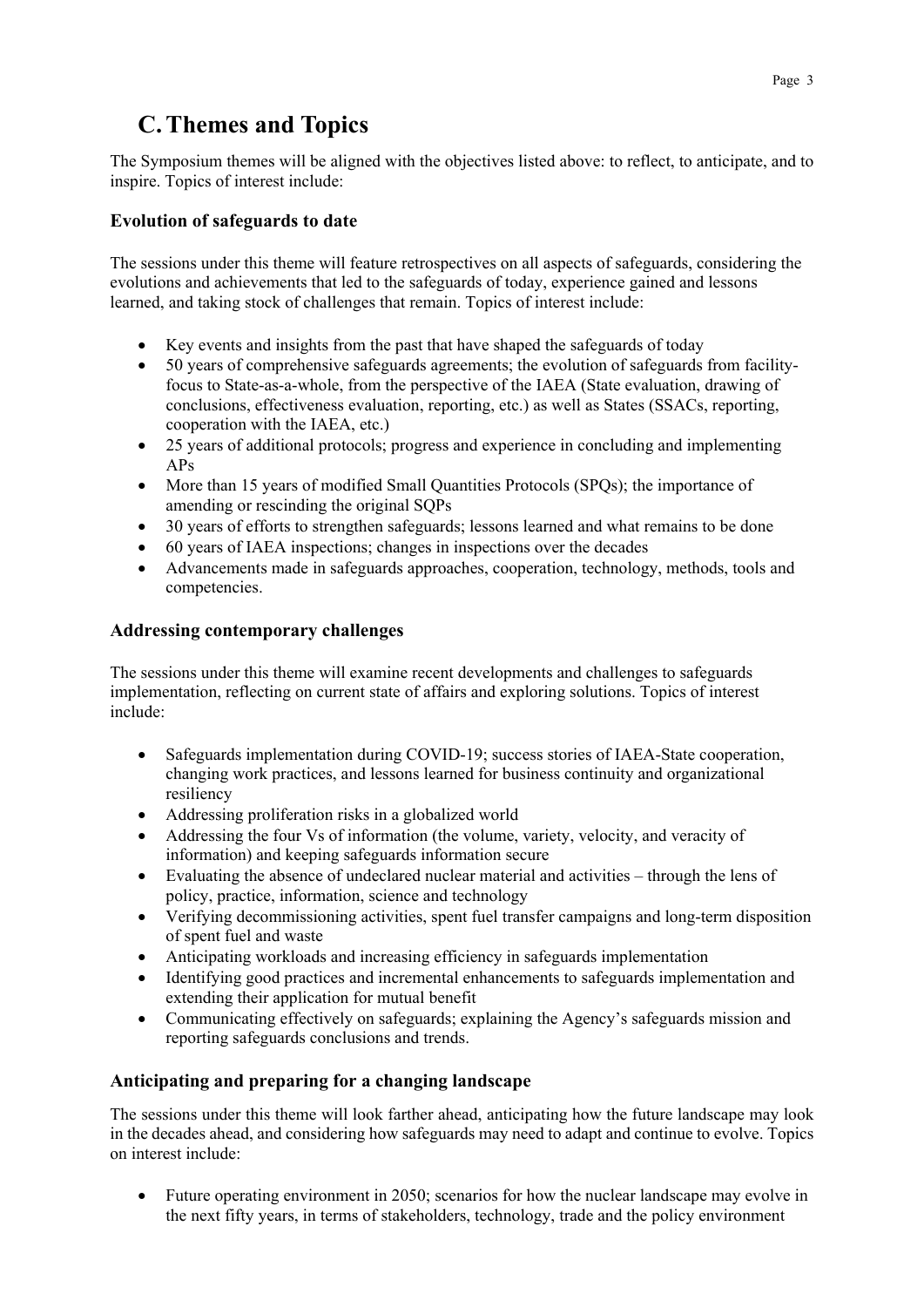- The most impactful drivers of change; the future of nuclear energy in meeting global energy demand, new types of nuclear fuel cycles and facilities (e.g. advanced reactors and SMRs), and nuclear industry operating models
- Transformative technological advancements such as artificial intelligence (e.g. smart devices), automation (autonomous vehicles) and ubiquitous robotics, all with significant impact on societies
- Possible risks arising from the non-nuclear technologies (e.g. additive manufacturing, quantum computing, the dark web)
- Implications for safeguards concepts, approaches, technologies and competencies.

#### **Leveraging innovations for safeguards applications**

The sessions under this theme will build upon insights gained at the [2018 Symposium](https://www.iaea.org/sites/default/files/19/07/cn-267-symposium-report.pdf) and 2017 and 2020 [Emerging Technologies Workshops](https://www.iaea.org/topics/safeguards-implementation/emerging-technologies-workshop) organized by the Department of Safeguards, and the research and workshops organized by the broader safeguards community, to bring promising advances into the safeguards realm. Topics of interest include:

- Application of artificial intelligence (AI) and machine learning (ML) for safeguards surveillance information, object identification, processing and analysis, process monitoring and other safeguards applications
- Advancements in data science for improving capabilities for the analysis, integration and visualization of safeguards data from different sources and increasing 'signal to noise' ratio
- Leveraging multi-media, multi-lingual data for identifying safeguards relevant information
- Introduction of distributed ledger technology applications to e.g. transit matching, nuclear material accountancy, and spent fuel disposition
- Advancements in geospatial, space-borne and other sensors, and the coupling of AI/ML with these technologies for e.g. change detection
- The potential of leveraging improved connectivity, speed and bandwidth for data transmission
- The application of robotics and other intelligent automation technologies for safeguards
- Mechanisms for bringing innovation into practice in the safeguards community.

#### **Engaging people and expanding partnerships**

The sessions under this theme will explore ways to better collaborate in safeguards implementation and capacity building, engage and diversify our workforce, deploy the tools that are now part of our repertoire for virtual meetings and training, and extend and leverage our traditional and non-traditional partnerships to address safeguards needs. Topics of interest include:

- Innovations in training and knowledge management
- Role of cognitive behavioural science in learning and analysis
- Diversity and inclusion and effects on organizational performance and safeguards culture
- Building States' safeguards capacity through training, assistance, peer-to-peer collaboration, and regional networks
- Contributions of Member State Support Programmes over the years, and the increasing role of traditional and non-traditional partners partnerships in the years come
- Verification approaches, methods and tools in different verification regimes; similarities and differences and what we might learn from them
- Intersections with other domains such as export controls and nuclear security
- Engaging the nuclear industry early in the design and planning phase ('safeguards by design').

# **D. Structure**

The 2022 Symposium will follow a similar format to 2018, emphasizing interaction and dialogue, the generation of new ideas, and the involvement of industry and experts from domains with emerging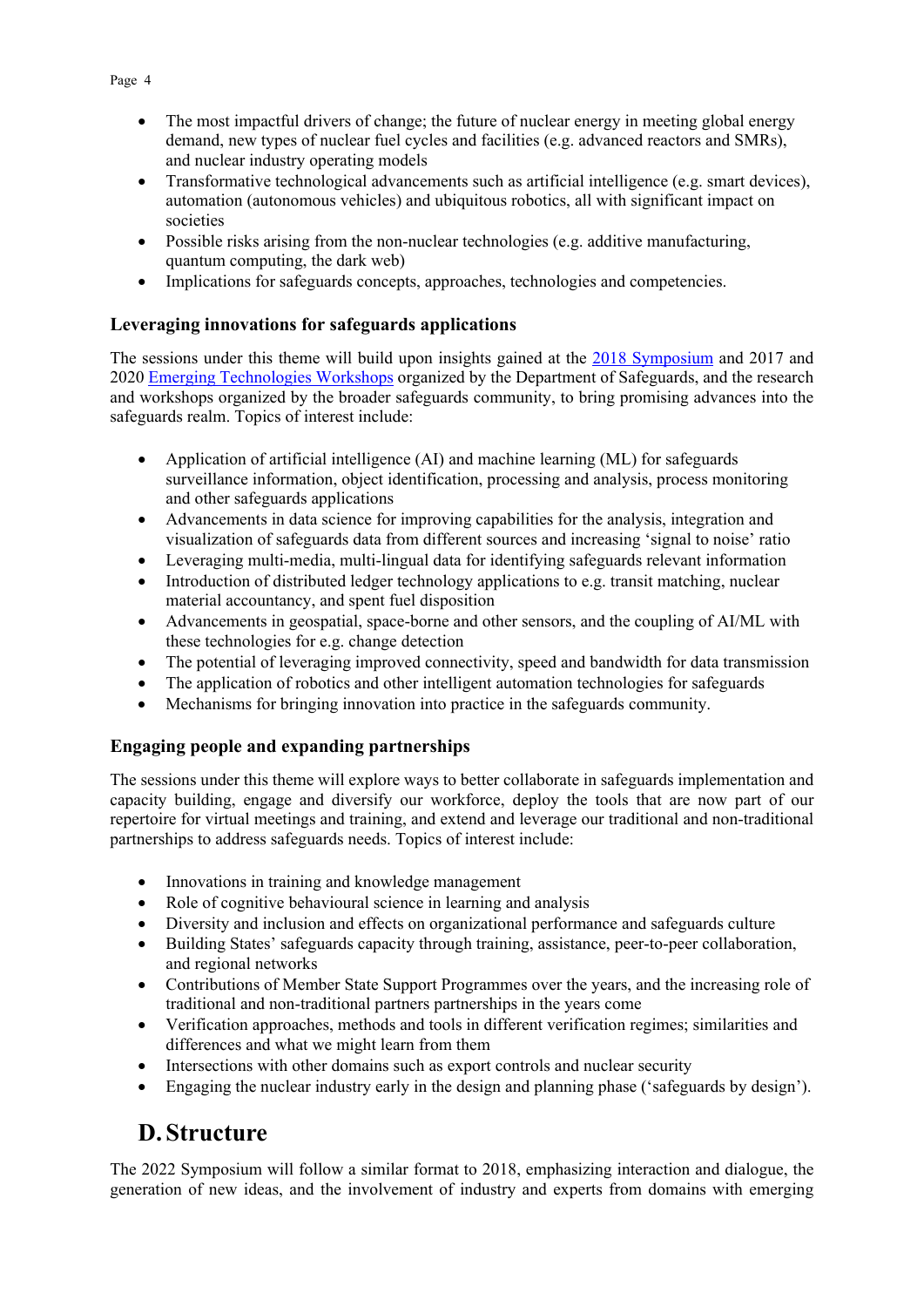potential roles in safeguards. The topics and themes will be defined in the web-based abstract submission system, INDICO.

A preliminary programme will be made available on the Symposium web page (see Section Q) well in advance of the Symposium. The final programme and the contributed papers will be available upon registration at the Symposium, through the IAEA Conferences and Meetings app.

The Symposium will consist of an opening plenary session, several topical interactive sessions addressing the Symposium themes, and a closing plenary session. Special events are also planned in conjunction with the Symposium: celebrations of the anniversaries; scenario-based experiential events to envision the future; panels focused on diversity and inclusion; networking and recruitment events; and tours of the Safeguards Analytical Laboratories located in Seibersdorf and the Safeguards Equipment Laboratories in the Vienna International Centre.

In order to meet the Symposium's objectives, topical sessions will be designed to facilitate interaction among the participants, with the following notional format:

- Presentations by speakers, following by question and answer sessions and discussion;
- Panel presentations and discussion;
- Poster sessions, including pre-recorded presentations to be viewed on demand; and
- Facilitated discussions and interactive sessions to stimulate dialogue among participants; identify ideas and solutions; and collect key insights and opportunities for follow-up.

### **E. Expected Outcomes**

The outcome of the Symposium will be a report issued in the first half of 2023, which highlights the key insights and ideas for action. The proceedings, to be placed on the Symposium website, will also provide an important compilation of reflections and forecasting, capturing knowledge and experience across 60 years in the past and many decades into the future.

### **F. Target Audience**

Potential attendees and relevant organizations would include:

- Technical experts (from research institutions, academia and the private sector) in domains currently relevant to safeguards as well as those with potential future relevance;
- Safeguards practitioners in national or regional safeguards authorities, nuclear facilities or other organizations;
- Researchers and academics in fields relevant to the Symposium's technical programme;
- Administrators and teaching/research staff from universities, institutes and research centres;
- Representatives of technical and scientific support organizations, vendors and supplier trade organizations that support verification activities;
- Analysts and researchers from non-governmental organizations, think tanks and civil society;
- The nuclear industry:
- Leaders of national and international organizations that are concerned with topics related to international safeguards;
- Members of professional associations dealing with nuclear issues; and
- Representatives of the next generation of safeguards professionals.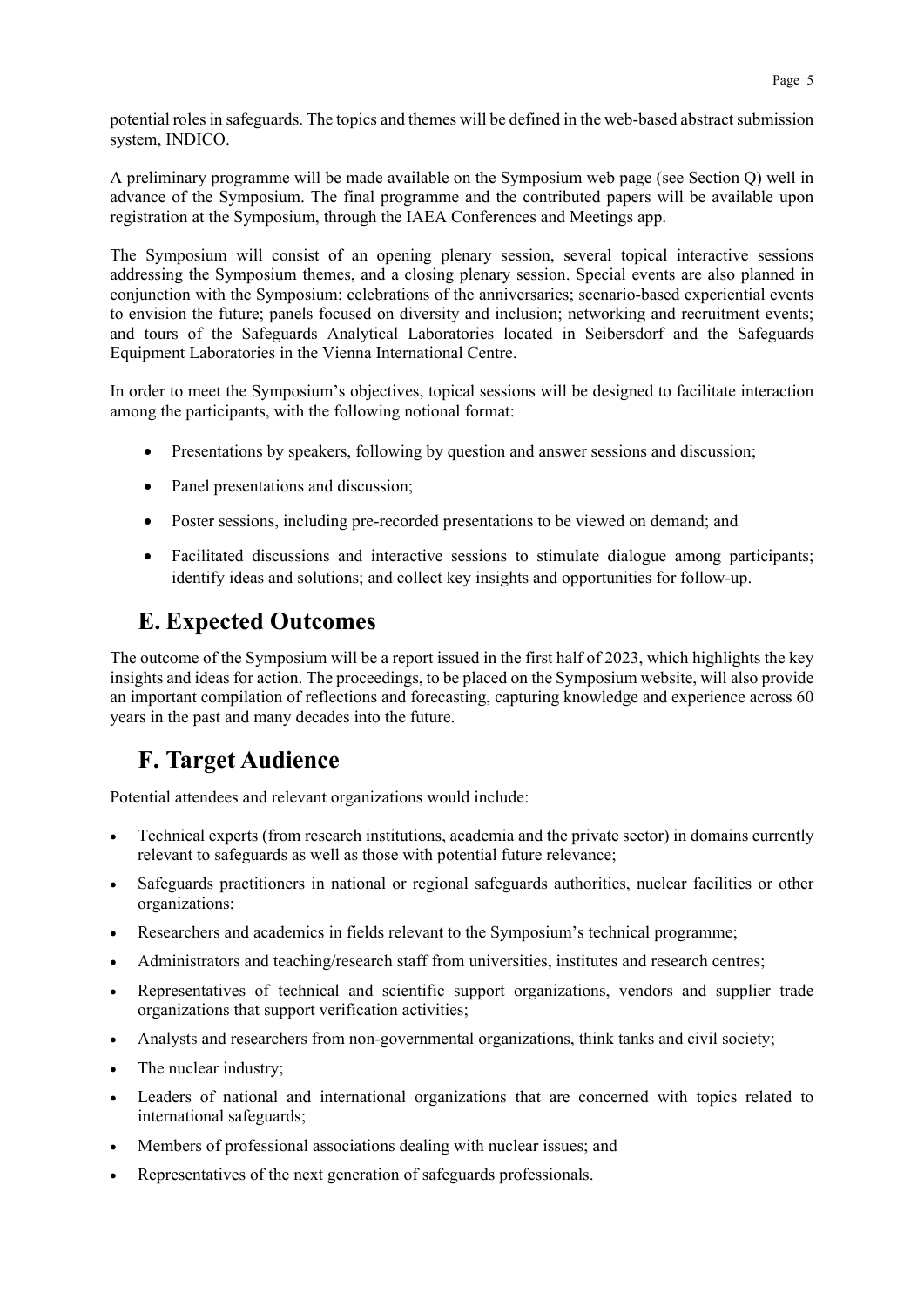### **G.Call for Papers**

Contributions on the topics listed in Section C are welcome as oral or poster presentations. All submissions, apart from invited papers, must present original work, which has not been published elsewhere.

### **G.1. Submission of Abstracts**

Anyone wishing to submit a paper to the Symposium is requested to submit first an abstract of not more than 300 words. The abstract should give enough information on the contents of the proposed paper to enable the Programme Committee to evaluate it. Authors should state to which of the topics outlined in Section C their contribution relates.

Abtracts should give enough information on the content of the proposed paper to enable the Programme Committee to evaluate it. Anyone wishing to present at the conference must submit an abstract in electronic format using the Symposium's file submission system [\(IAEA-INDICO\)](https://conferences.iaea.org/), which is accessible from the Symposium web page (see Section Q) in January 2022. The abstract can be submitted through this system until **31 March 2022**. Specifications for the layout will be available on IAEA-INDICO. The system for electronic submission of abstracts, IAEA-INDICO, is the sole mechanism for submission of contributed abstracts. Authors are encouraged to submit abstracts as early as possible. In addition, the abstracts must be sent electronically to: [Safeguards2022@iaea.org.](mailto:Safeguards2022@iaea.org) Introductory and general matters should not be included.

In addition, authors must register online using the InTouch+ platform (see Section H). The online registration together with the auto-generated Participation Form (Form A) and Form for Submission of a Paper (Form B) must reach the IAEA no later than **31 March 2022**.

**IMPORTANT:** The Programme Committee will consider uploaded abstracts only if these two forms have been received by the IAEA through the established official channels (see Section H).

### **G.2. Acceptance of papers for oral or poster presentation**

The abstract will be considered only if the Participation Form (Form A) and Form for Submission of a Paper (Form B) have been received by the above-mentioned deadline and through the established official channels.

A limited number of abstracts will be selected for oral (slides) or poster (pre-recorded narration of a digital poster) presentation. Authors of all accepted abstracts are requested to submit full papers, not longer than eight pages.

Oral presentations should be delivered during the sessions of the Symposium using slides, and will be limited to 15 minutes. Posters should be pre-recorded narrations and may take the form of a narrated power point presentation or a multimedia presentation and are limited to 7 minutes.

Authors will be notified by **27 May 2022** as to whether their abstracts have been accepted and, if so, whether the full papers should be delivered as oral or poster presentations.

Authors will be asked to provide their paper (a maximum of eight pages) by **31 August 2022**. Guidelines and a template for the preparation and submission of full papers will be provided on the Symposium web page and INDICO system. The papers will be available to all participants on the IAEA Meetings and Conferences app and on the Symposium web page.

The Secretariat reserves the right to exclude abstracts or papers that do not comply with its quality standards or that do not apply to one of the topics outlined in Section C above and elaborated more specifically in the INDICO system.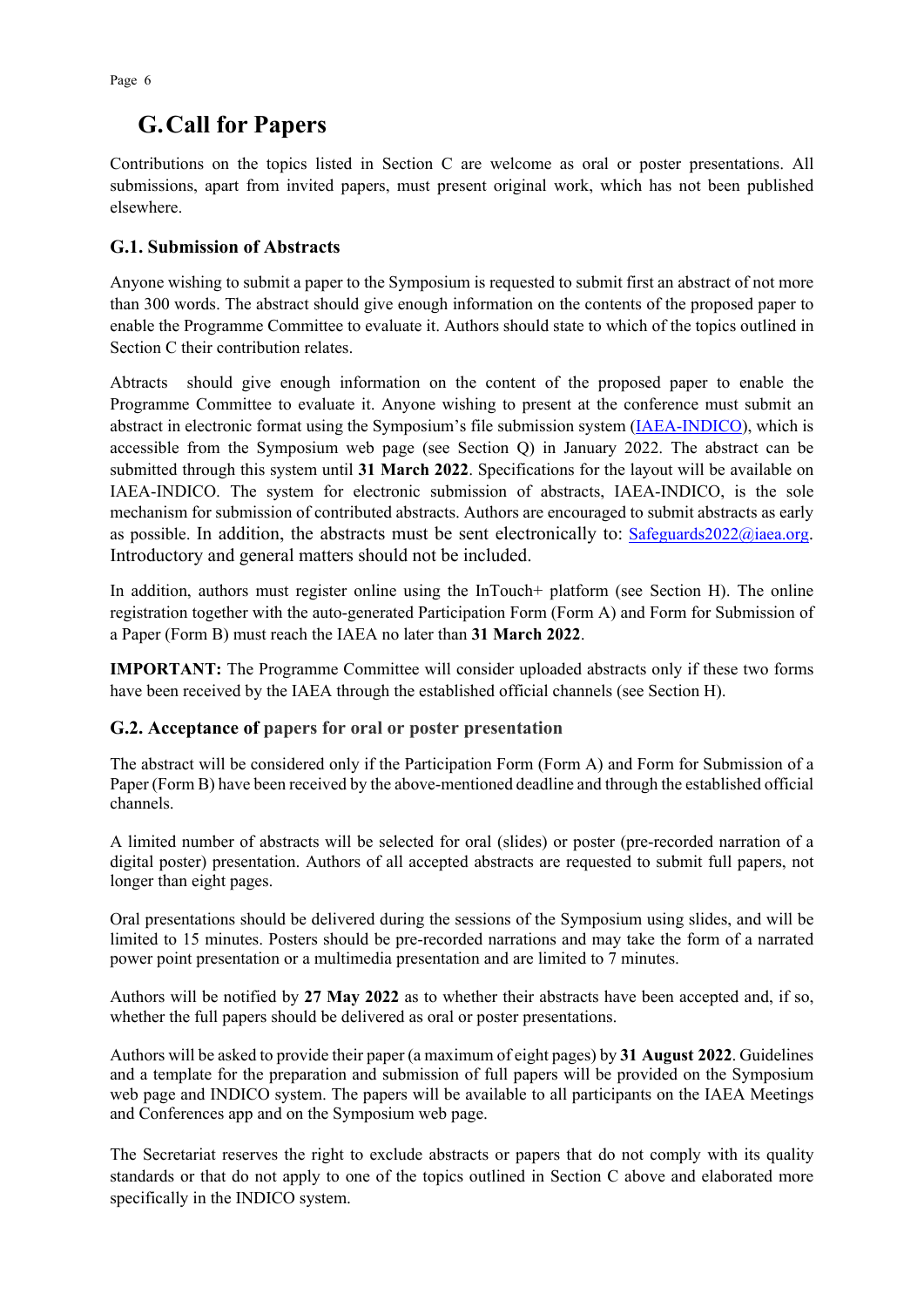### **G.3. Proceedings**

Following the Symposium, the IAEA will publish the papers and summary report on the Symposium webpage.

# **H.Participation and Registration**

All persons wishing to participate in the event must be designated by an IAEA Member State or should be member of an organization that has been invited to attend. The list of IAEA Member States and invited organizations is available on the event web page (see Section Q).

#### **Registration through the InTouch+ platform:**

1. Access the InTouch+ platform [\(https://intouchplus.iaea.org\)](https://intouchplus.iaea.org/):

- Persons with an existing NUCLEUS account can **[sign in](https://intouchplus.iaea.org/) here** with their username and password;
- Persons without an existing NUCLEUS account can **[register](https://www.iaea.org/resources/databases/intouch-) here**.

2. Once signed in, prospective participants can use the InTouch+ platform to:

- Complete or update their personal details under 'Basic Profile' (if no financial support is requested) or under 'Complete Profile' (if financial support is requested) and upload the relevant supporting documents;
- Search for the relevant event (**EVT2005412**) under the 'My Eligible Events' tab;
- Select the Member State or invited organization they want to represent from the drop-down menu entitled 'Designating authority' (if an invited organization is not listed, please contact [Conference.Contact-Point@iaea.org\)](mailto:Conference.Contact-Point@iaea.org);
- If applicable, indicate whether a paper is being submitted and complete the relevant information;
- If applicable, indicate whether financial support is requested and complete the relevant information (this is not applicable to participants from invited organizations);
- Based on the data input, the InTouch+ platform will automatically generate Participation Form (Form A), Form for Submission of a Paper (Form B) and/or Grant Application Form (Form  $C$ );
- Submit their application.

Once submitted through the InTouch+ platform, the application together with the auto-generated form(s) will be transmitted automatically to the required authority for approval. If approved, the application together with the form(s) will automatically be sent to the IAEA through the online platform.

**NOTE:** Should prospective participants wish to submit a paper or request financial support, the application needs to be submitted by the specified deadlines (see Section O).

For additional information on how to apply for an event, please refer to the  $InTouch+ Help$  page. Any other issues or queries related to InTouch+ can be sent to [InTouchPlus.Contact-Point@iaea.org.](mailto:InTouchPlus.Contact-Point@iaea.org)

If it is not possible to submit the application through the InTouch+ platform, prospective participants are requested to contact the IAEA's Conference Services Section via email: [Conference.Contact-](mailto:Conference.Contact-Point@iaea.org)[Point@iaea.org.](mailto:Conference.Contact-Point@iaea.org)

Participants are hereby informed that the personal data they submit will be processed in line with the [Agency's Personal Data and Privacy Policy](https://www.iaea.org/about/privacy-policy#:%7E:text=The%20IAEA%20is%20committed%20to,accountable%20and%20non%2Ddiscriminatory%20manner.&text=The%20Privacy%20Policy%20provides%20the,carrying%20out%20its%20mandated%20activities.) and is collected solely for the purpose(s) of reviewing and assessing the application and to complete logistical arrangements where required. Further information can be found in the [Data Processing Notice](https://nucleus.iaea.org/sites/intouchplushelp/Documents/itp_dpn.pdf) concerning IAEA InTouch+ platform.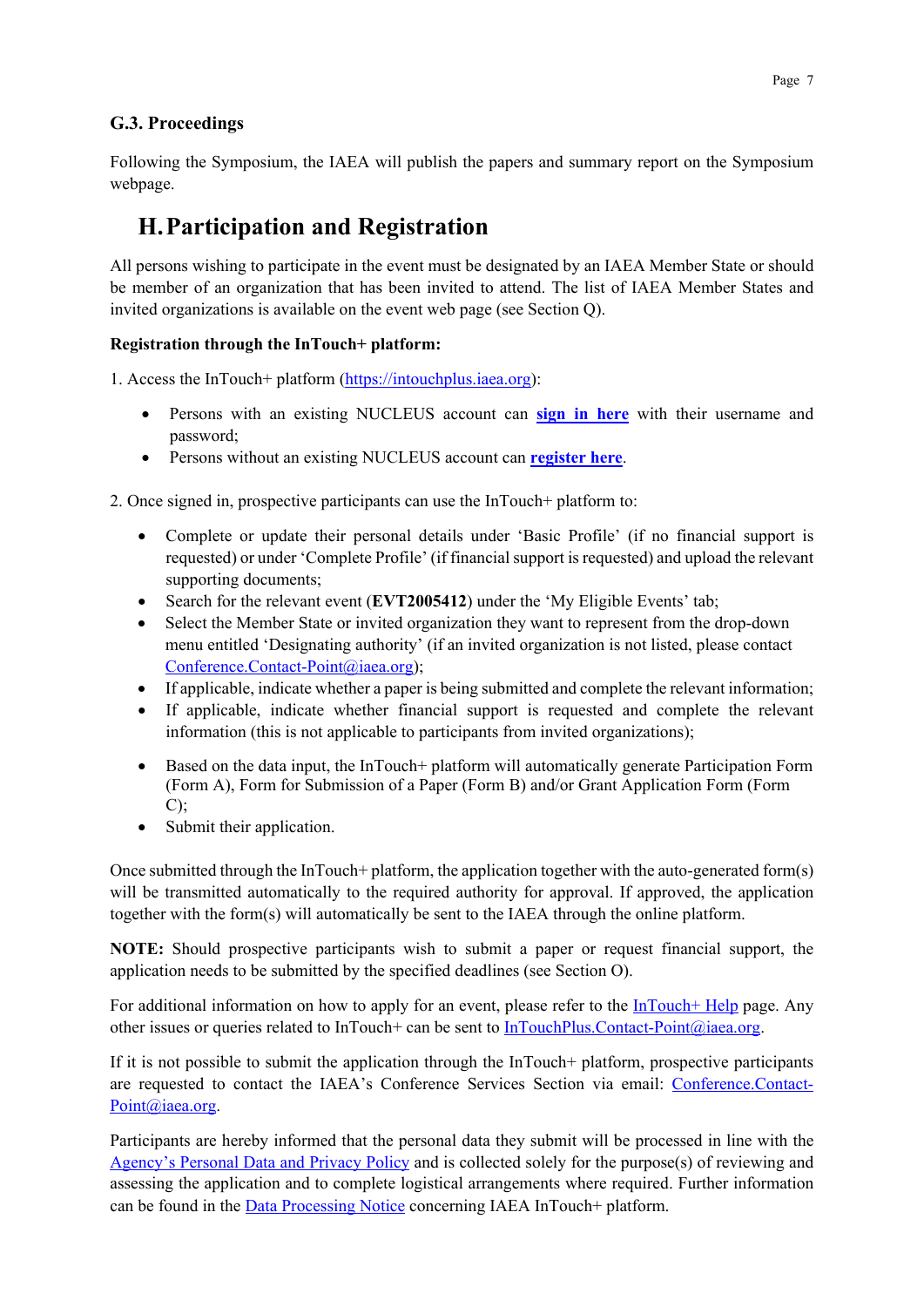# **I. Expenditures and Grants**

No registration fee is charged to participants.

The IAEA is generally not in a position to bear the travel and other costs of participants in the Symposium. The IAEA has, however, limited funds at its disposal to help cover the cost of attendance of certain participants. Upon specific request, such assistance may be offered to normally one participant per country, provided that, in the IAEA's view, the participant will make an important contribution to the Symposium.

If participants wish to apply for a grant, they should submit applications to the IAEA using the InTouch+ platform through their competent national authority (see Section H). Participants should ensure that applications for grants are:

- 1. Submitted by **27 April 2022**;
- 2. Accompanied by Grant Application Form (Form C); and
- 3. Accompanied by Participation Form (Form A).

Applications that do not comply with the above conditions cannot be considered.

Approved grants will be issued in the form of a lump sum payment that usually covers **only part of the cost of attendance**.

### **J. Distribution of Documents**

A preliminary and final programme will be made available on the Symposium web page (see Section Q) prior to the start of the conference. The electronic compilation of abstracts will be accessible free of charge to participants registered for the Symposium.

### **K.Exhibitions**

A limited amount of space will be available for commercial vendors' displays/exhibits during the Symposium. Interested parties should contact the Scientific Secretariat by email [Safeguards2022@iaea.org](mailto:Safeguards2022@iaea.org) by **3 May 2022**.

# **L. Working Language**

The working language of the Symposium will be English. All communications must be sent to the IAEA in English.

## **M. Venue and Accommodation**

The Symposium will be held at the Vienna International Centre (VIC), where the IAEA's Headquarters are located. Participants are advised to arrive at Checkpoint 1/Gate 1 of the VIC one hour before the start of the event on the first day in order to allow for timely registration. Participants will need to present an official photo identification document in order to be admitted to the VIC premises.

Participants must make their own travel and accommodation arrangements. Hotels offering a reduced rate for participants are listed on [https://www.iaea.org/events.](https://www.iaea.org/events) Please note that the IAEA is not in a position to assist participants with hotel bookings, nor can the IAEA assume responsibility for paying fees for cancellations, re-bookings and no-shows.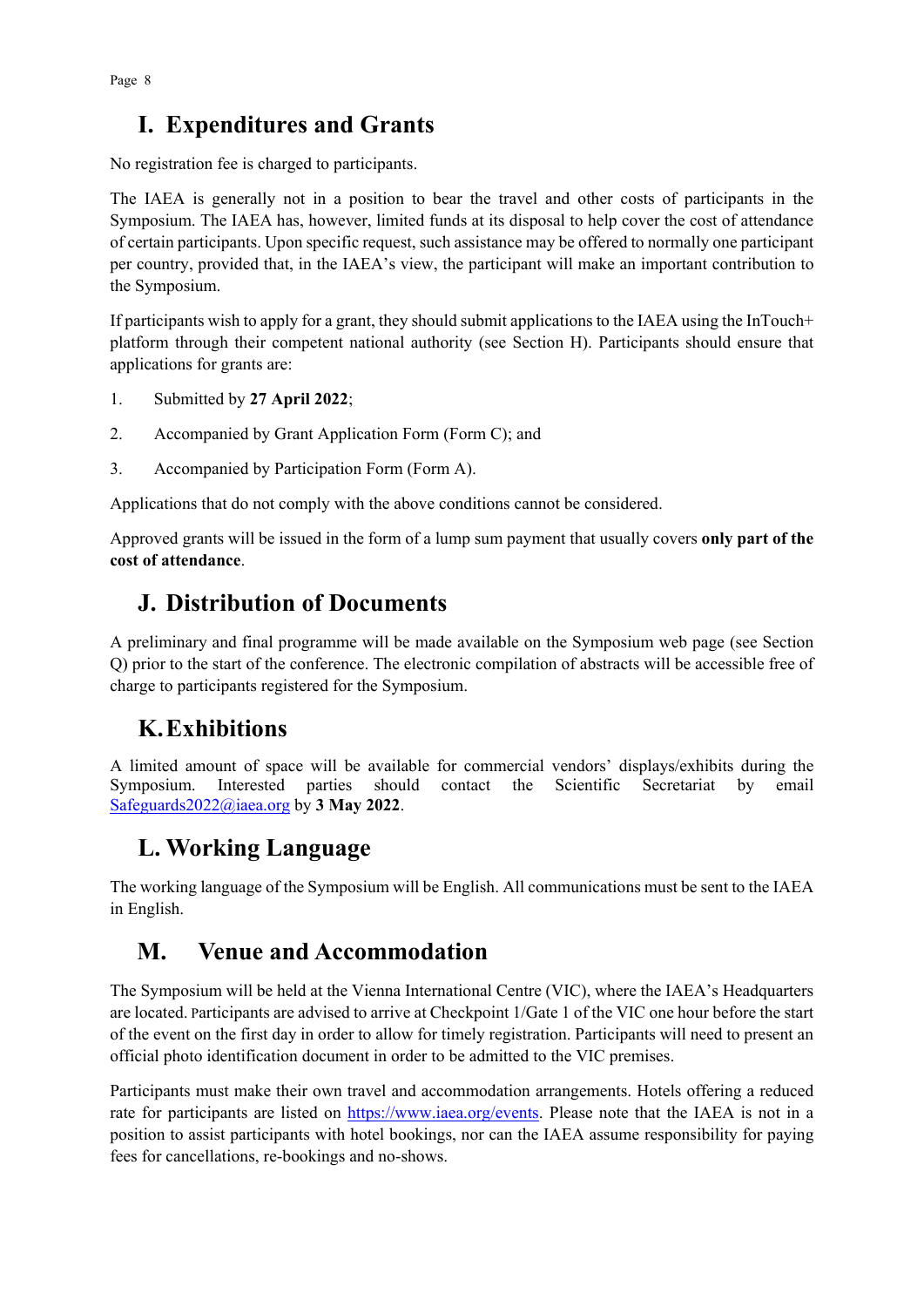## **N. Visas**

Participants who require a visa to enter Austria should submit the necessary application to the nearest diplomatic or consular representative of Austria as early as three months but not later than four weeks before they travel to Austria. Since Austria is a Schengen State, persons requiring a visa will have to apply for a Schengen visa. In States where Austria has no diplomatic mission, visas can be obtained from the consular authority of a Schengen Partner State representing Austria in the country in question.

For more information, please see the Austria Visa Information document available on [https://www.iaea.org/events.](https://www.iaea.org/events)

# **O.Key Deadlines and Dates**

| Submission of abstracts through IAEA-INDICO                                                        | <b>31 March 2022</b> |
|----------------------------------------------------------------------------------------------------|----------------------|
| Submission of Form B (together with Form A) through the InTouch+<br>platform                       | <b>31 March 2022</b> |
| Submission of Form C (together with Form A) through the InTouch+<br>platform                       | 27 April 2022        |
| Notification of acceptance of abstracts for oral or poster presentation                            | 27 May 2022          |
| Submission of accepted full papers (four pages max.)                                               | 31 August 2022       |
| Submission of Form A only (no paper submission, no grant request)<br>through the InTouch+ platform | No deadline          |

# **P. Symposium Secretariat**

### **General Postal Address and Contact Details of the IAEA:**

International Atomic Energy Agency Vienna International Centre PO Box 100 1400 VIENNA AUSTRIA Tel.: +43 1 2600 Fax: +43 1 2600 2007 Email: [Official.Mail@iaea.org](mailto:official.mail@iaea.org)

#### **Scientific Secretary of the Symposium:**

#### **Ms Jenni Rissanen**

Team Leader, Strategic Planning Team Strategic Planning and External Coordination Section Division of Concepts and Planning Department of Safeguards Tel.: +43 1 2600 24289 Email: [Safeguards2022@iaea.org](mailto:Safeguards2022@iaea.org)